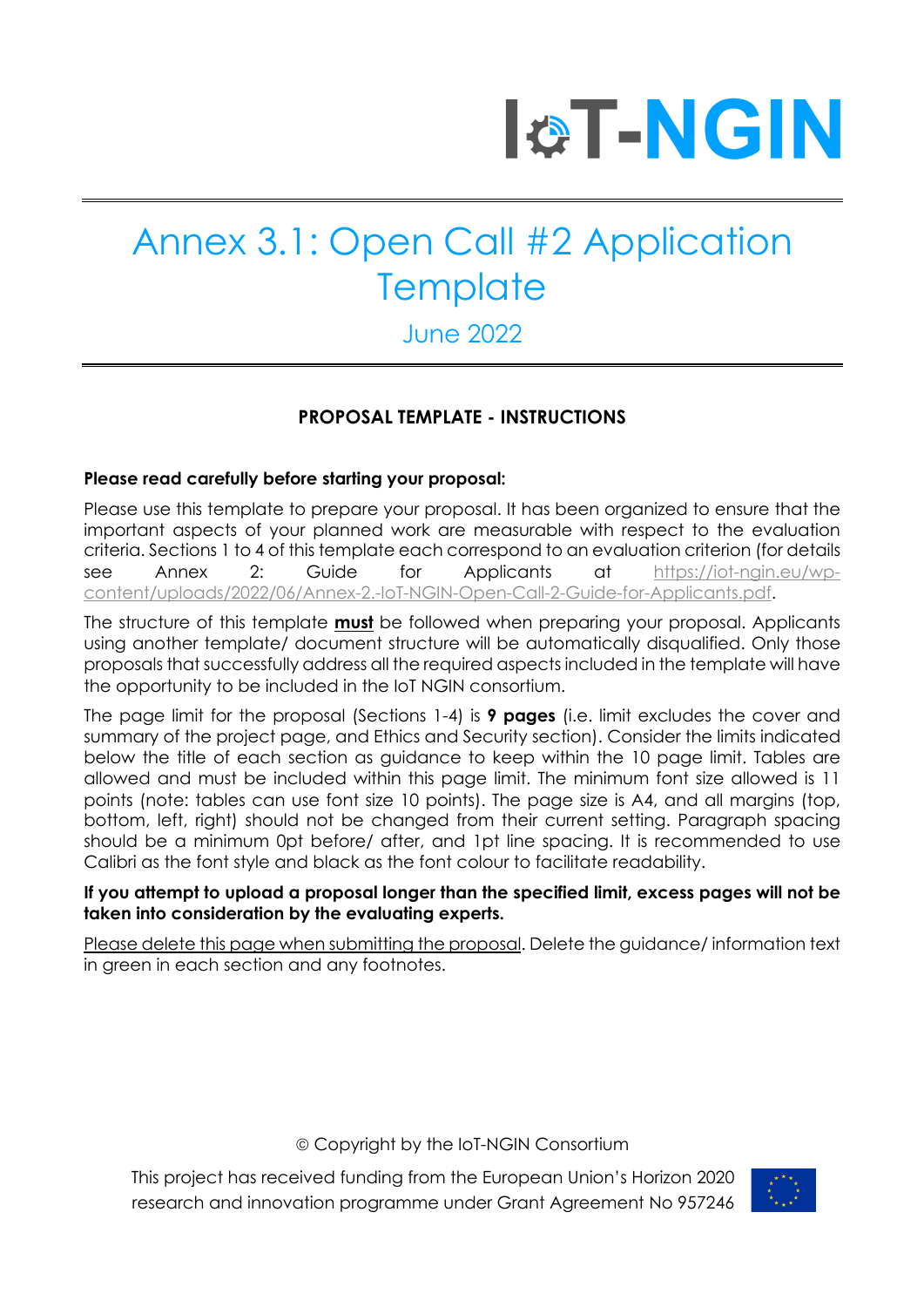### IOT NGIN OPEN CALL #2 – COVER PAGE

#### **PROPOSAL INFORMATION AND PARTICIPANTS**

**Proposal acronym:**

**Proposal title**

#### **PARTNER INFORMATION**

| <b>Applicant Name</b>                           |  |
|-------------------------------------------------|--|
| <b>Applicant Short Name</b>                     |  |
| <b>PIC Number</b>                               |  |
| <b>Address</b>                                  |  |
| Country                                         |  |
| <b>Department Name</b>                          |  |
| <b>Department Address</b><br>lif difforont from |  |

(if different from organization Address)

**SME [Yes/No]**

*[Proposal cover page]*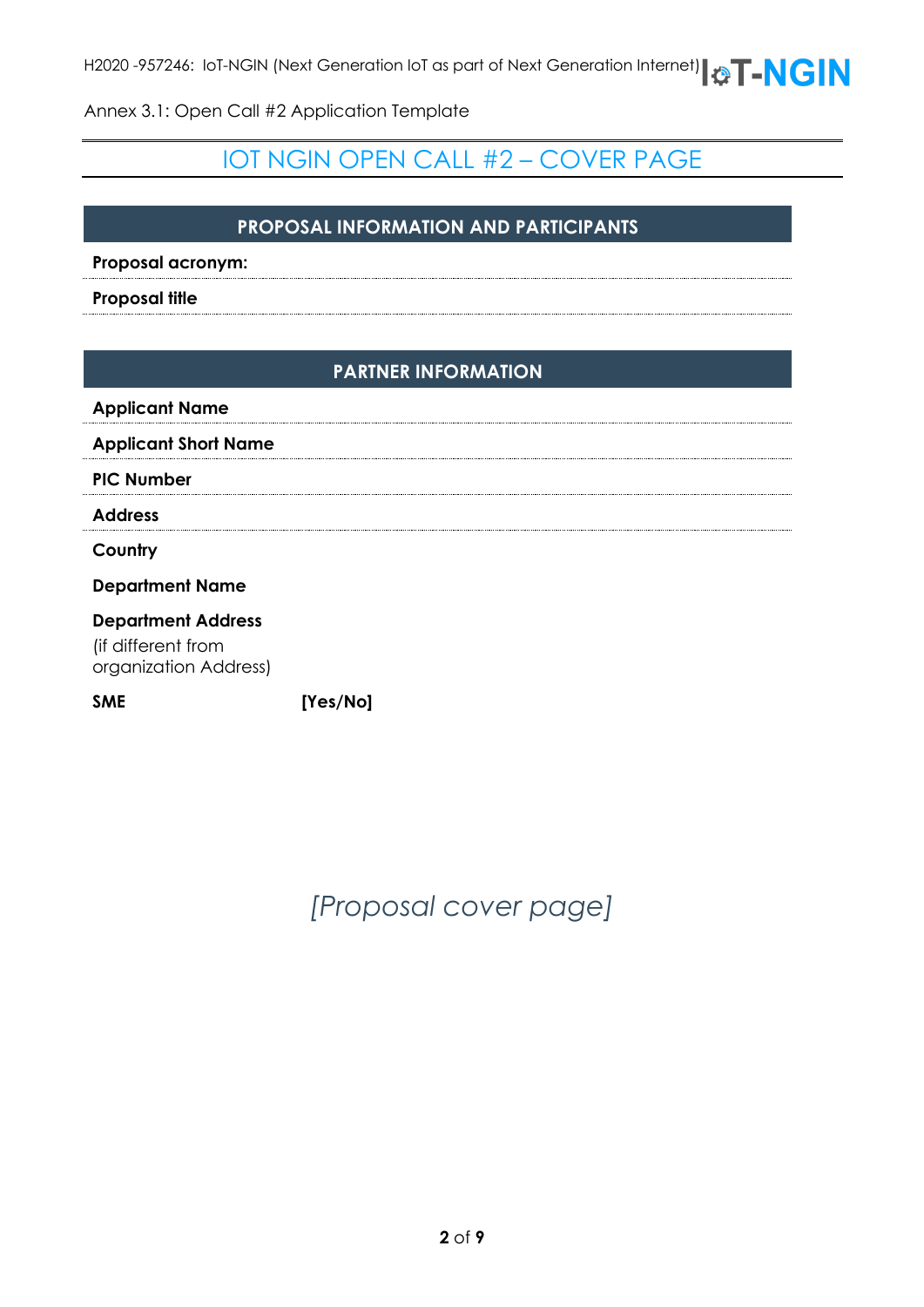# SUMMARY OF THE PROJECT

#### **NOTE: MAXIMUM OF 1 PAGE**

*Provide a full public summary of the project that can be published if the project is funded.*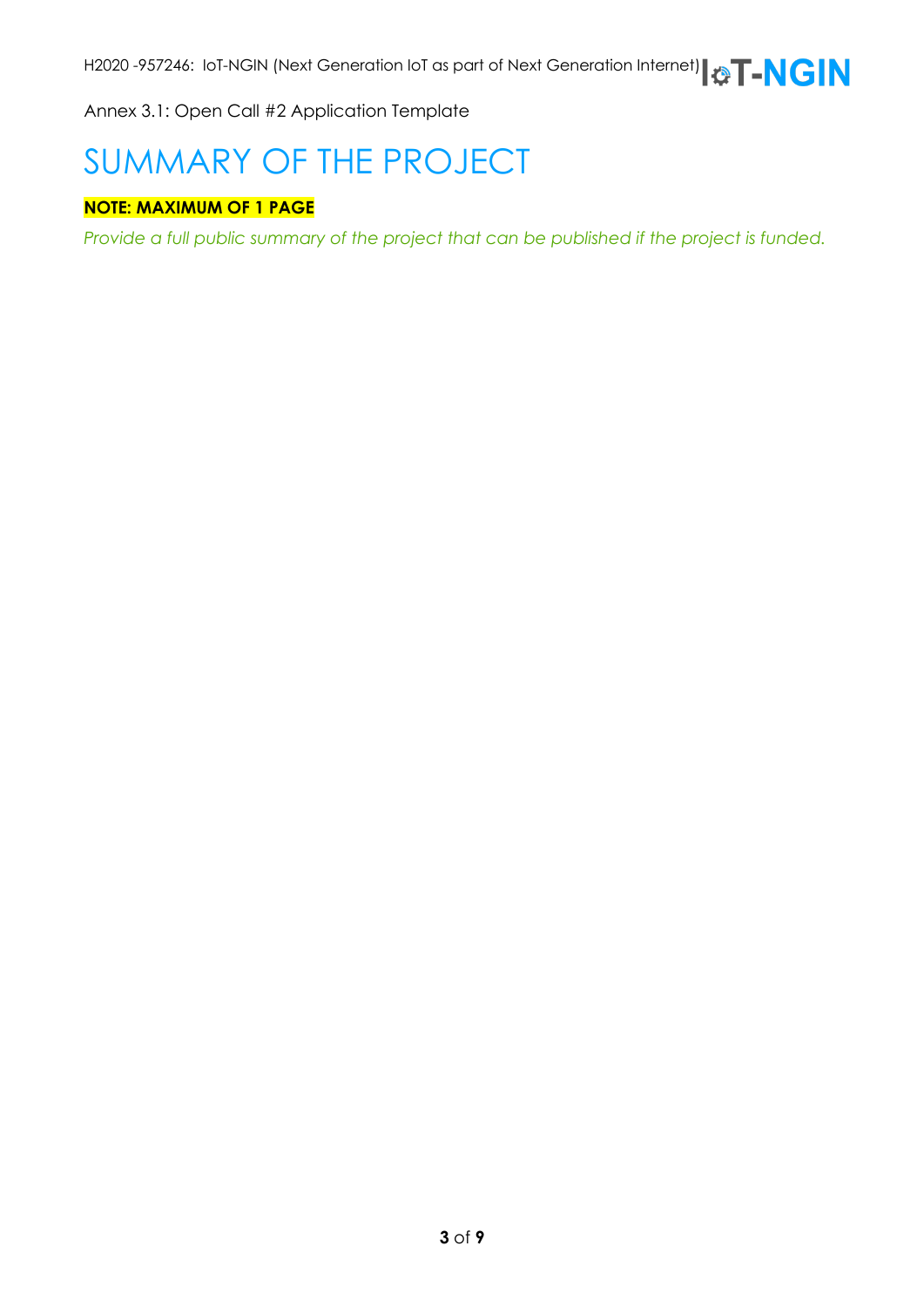# 1. CONCEPT AND IMPLEMENTATION

#### **NOTE: MAXIUM OF 3 PAGES, COVERING SECTION 1.1 AND 1.2**

### 1.1. Concept and objectives

*Describe the overall concept and objectives (general and specific) of the project within the scope of the open call and IoT-NGIN project, addressing the challenge proposed by the project and the selected sub-domain/s. Include also:*

- *The technical challenges and barriers expected to be solved, aligned with the IOT-NGIN project concept.*
- *Expected project outcomes, which should be justified, measurable and realistic within the timeline of the project implementation.*
- The innovation potential, and how the project is novel. The circular nature of the *project.*
- *The technology readiness level of proposed experiment.*

### 1.2. Implementation

*Describe the proposed workplan to be implemented towards the achievement of the objectives/ results. Include also:*

- *The specific activities that will be implemented, the time required, and expected outputs.*
- *Relevant milestones and KPIs to measure achievement of results.*
- *External barriers/ risks that may affect the workplan and compromise the project.*
- *How the experiment will be demonstrated and validated at the pilot location of the industrial partner.*

| <b>Workplan activity</b><br>name | <b>Activity description</b> | <b>Planned</b><br>duration | <b>Expected output</b> |
|----------------------------------|-----------------------------|----------------------------|------------------------|
| <b>Activity 1</b>                |                             |                            |                        |
| <b>Activity 2</b>                |                             |                            |                        |
| <b>Activity 3</b>                |                             |                            |                        |

#### Table 1. Suggested table for description of activities

*NOTE: Add lines (for activities) as required*

#### Table 2. Suggested table for description of milestones

| Milestone name | <b>Milestone description</b> | Delivery month |
|----------------|------------------------------|----------------|
| Milestone 1    |                              |                |
| Milestone 2    |                              |                |
| Milestone 3    |                              |                |
|                |                              |                |

*NOTE: Add lines (for milestones) as required*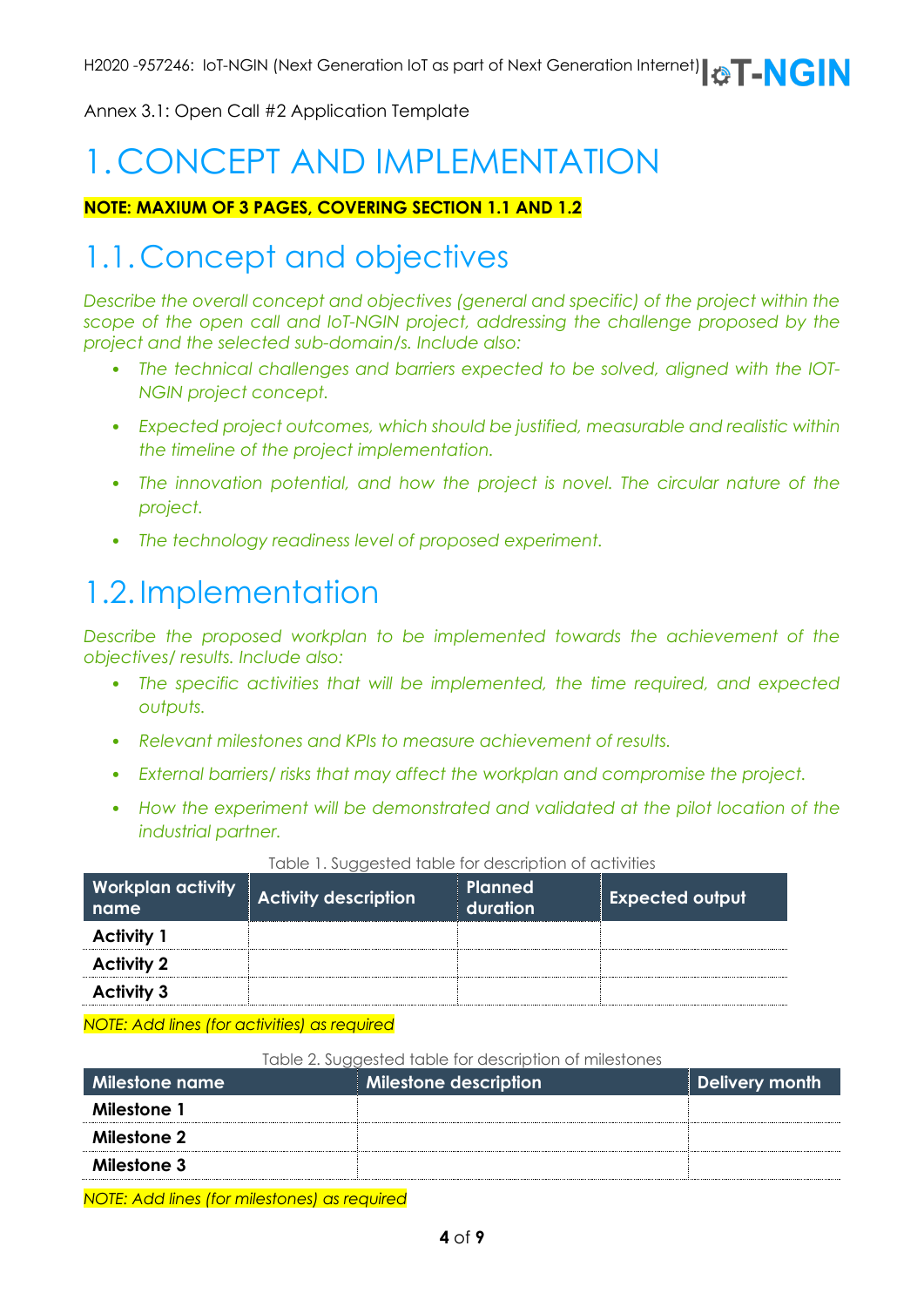# 2. IMPACT

**NOTE: MAXIMUM OF 3 PAGES, COVERING SECTION 2.1 AND 2.2**

### 2.1. Socio-economic impact

*Describe the overall impact of the project. Include also:*

- *Describe the relevance and socio-economic impact and benefits of your project/component and planned experiment.*
- Describe the industrial relevance and market potential of the project and planned *experiment.*
- *Describe the circular nature of the planned experiment.*

## 2.2. Commercialisation and business strategy

*Describe the commercialization and business strategy of the project: Include also:*

- *Planned activities (during and post-project) to ensure the commercialisation of the*  solution and business strategy to ensure the sustainability of expected project *outcomes.*
- *Describe the industrial relevance and market potential of the project and planned experiment.*

### 2.3.Dissemination Plan

*Describe the business and scientific dissemination plan. Include also:*

- *Planned dissemination activities (during and post-project) to ensure the project impact.*
- *Planned scientific dissemination activities (during and post-project) to ensure the project impact.*

### 2.4. Sustainability strategy

*Describe the sustainability strategy. Include also:*

- *Planned activities to Open Source and IoT Communities to ensure sustainability*
- *Planned contributions to clusters, partnerships, alliances and associations*
- *Planned activities to relevant standardization activities to ensure sustainability*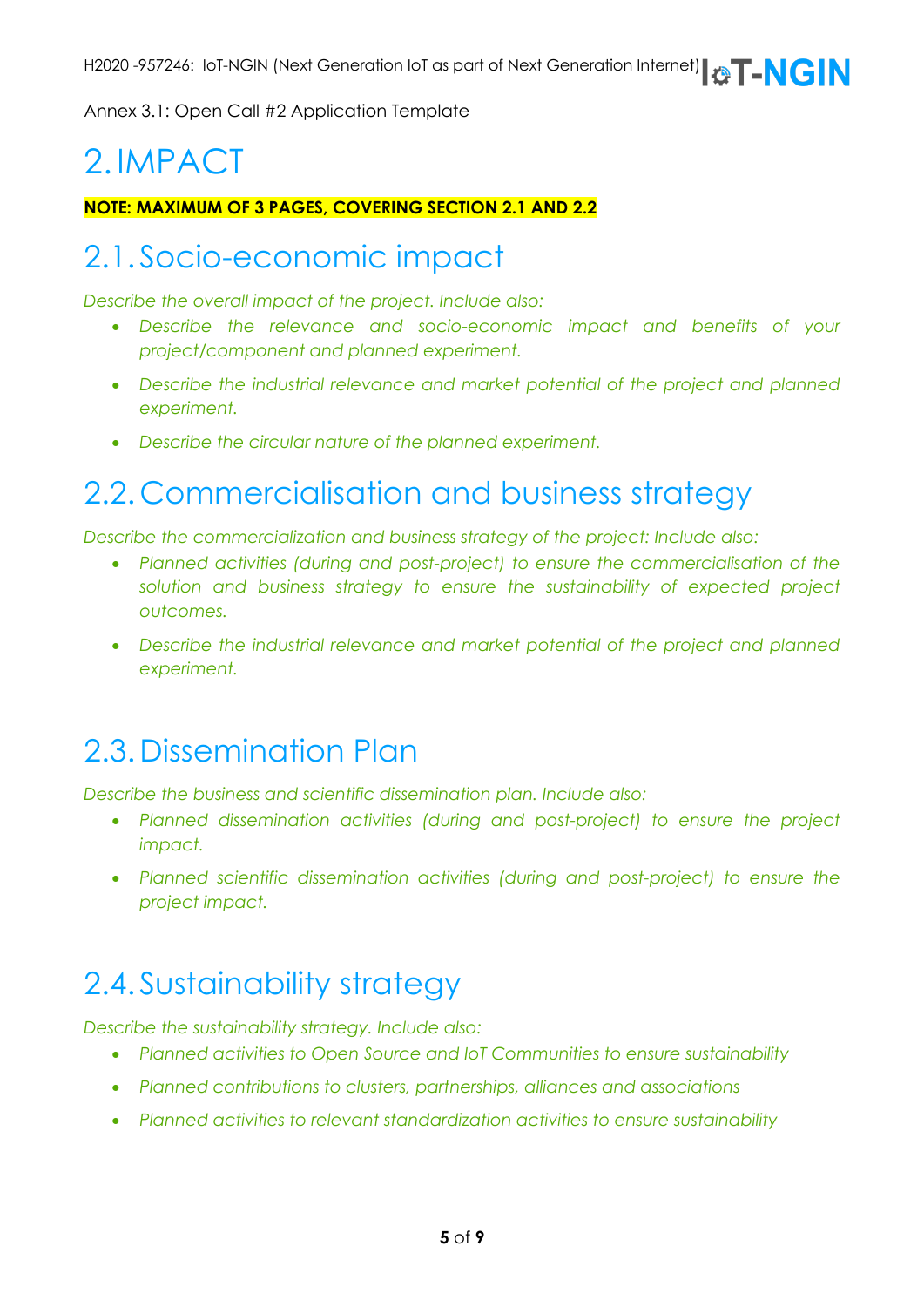# 3. Applicant Description

#### **NOTE: MAXIMUM OF 2 PAGES, COVERING SECTION 3.1 AND 3.2**

## 3.1.Applicant Profile

*Provide the profile of the applicant. Please include:*

- *A short summary of the relevant experience of the applicant.*
- *Justification of the partners' complementarities.*
- *If applicable, explain the alignment of the proposed project with the applicant's business and strategy (e.g., if this is a new line of work, etc.).*
- Participation in relevant open source or loT communities, along with active role in *relevant clusters, partnerships, alliances, associations and standardization fora.*

### 3.2.Applicant Relevant Experience

*Justify the previous relevant experience. Please:*

- *Include references and role in previous projects relevant to the proposal*
- *Include products or product-lines relevant to the proposal*
- *Include up to 5 most relevant publications, participation in conferences, collaborations, community projects, etc. Links that evidence these records are*  recommended as they will help evaluators assess the consortium's experience and *skills).*

### 3.3. Exploitation Plan

*Briefly justify the exploitation plan of the applicant.* 

### 3.4. Short CVs of relevant personnel

*Briefly described the relevant personnel.*

- *Justification of how the team has the required knowledge and capacity to guarantee a successful project implementation.*
- *Justification of the applicant gender balance.*

*Note that if the team suffers any modification after the submission of the proposal, this modification should be communicated and duly justified to the IoT-NGIN consortium via email for approval, as this section will be evaluated according to the specific people proposed.*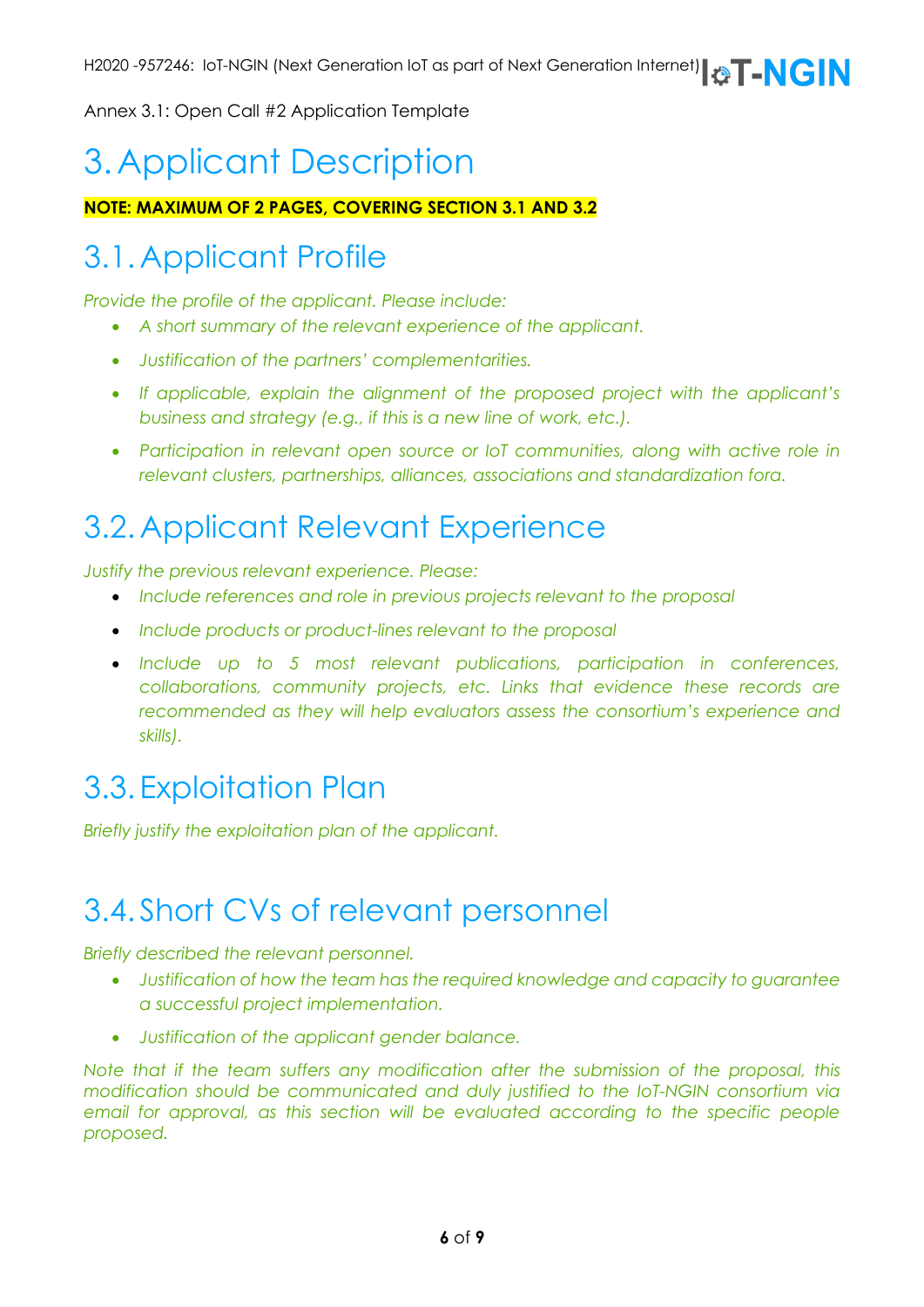# 4.RESOURCES AND COSTS

#### **NOTE: MAXIMUM OF 1 PAGE**

*Please indicate the number of person-months (full-time equivalent) of people involved in the project in the table below for the duration (up to 9 months) of the project.* 

Table 3. Person-months allocated to the project

| <b>Employee name</b> | (M/F) | Gender Role in the project | Person months <sup>11</sup> |
|----------------------|-------|----------------------------|-----------------------------|
| Person 1             |       |                            |                             |
| Person 2             |       |                            |                             |
| Person 3             |       |                            |                             |
|                      |       | <b>TOTAL</b>               |                             |
|                      |       |                            |                             |

*NOTE: Add lines as required (for persons identified in Section 3.4)*

<sup>1</sup> Note that a PM is a metric for expressing the effort of a person dedicated full time in one month.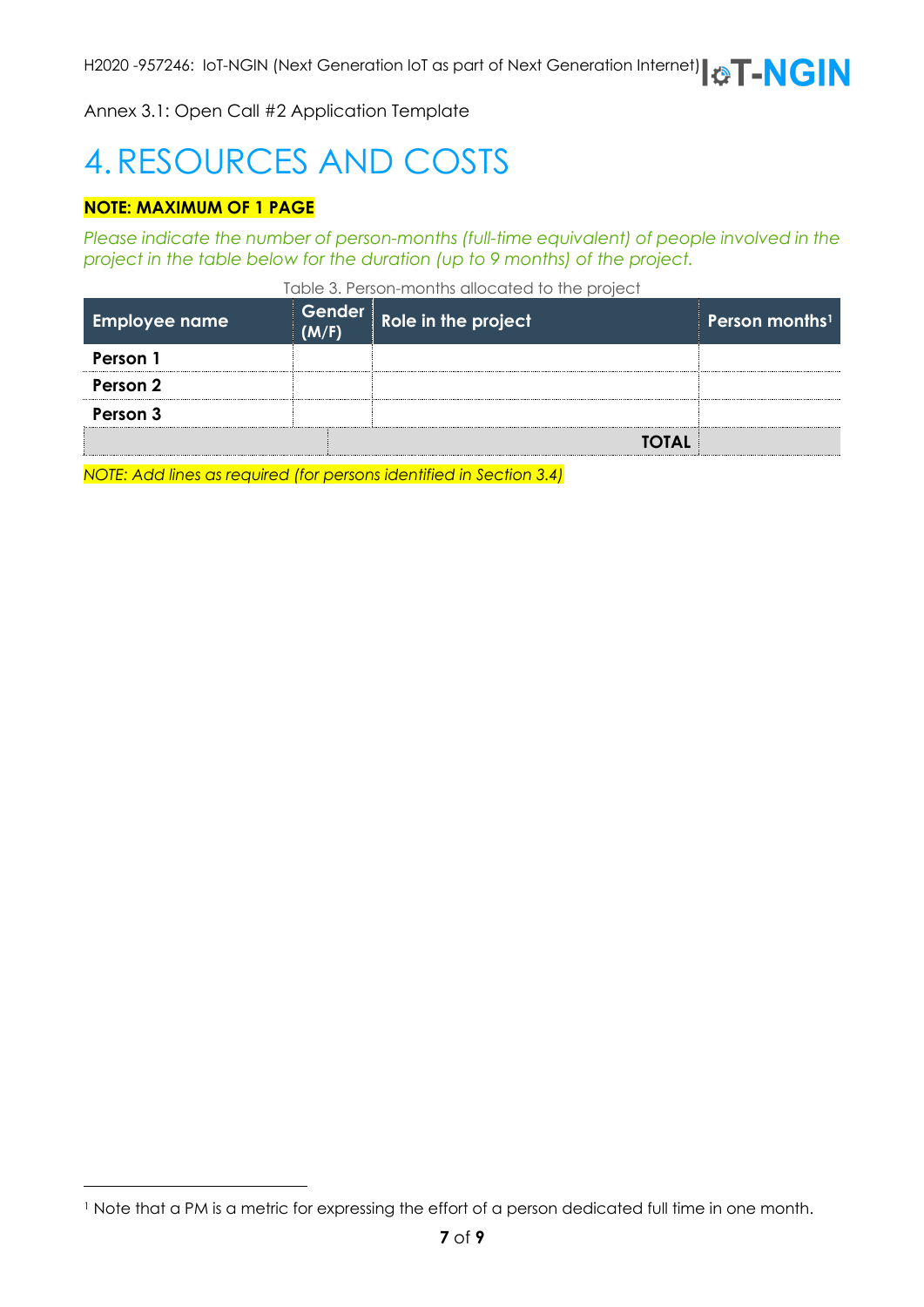## 5. Ethics and Security

#### **NOTE: PLEASE FILL OUT THE ETHICS/ SECURITY ANNEX ON THE FOLOWING PAGE.**

### 5.1. Ethics

If you have entered any ethics issues in the ethical issue table, you must:

- submit an ethics self-assessment, which:
	- o describes how the proposal meets the national legal and ethical requirements of the country or countries where the tasks raising ethical issues are to be carried out;
	- o explains in detail how you intend to address the issues in the ethical issues table, in particular as regards:
		- o research objectives (e.g. study of vulnerable populations, dual use, etc.)
		- o research methodology (e.g. clinical trials, involvement of children and related consent procedures, protection of any data collected, etc.)
		- o the potential impact of the research (e.g. dual use issues, environmental damage, stigmatization of particular social groups, political or financial retaliation, benefit-sharing, malevolent use, etc.).
- provide the documents that you need under national law (if you already have them), e.g.:
	- o an ethics committee opinion;
	- o the document notifying activities raising ethical issues or authorizing such activities

*If these documents are not in English, you must also submit an English summary of them (containing, if available, the conclusions of the committee or authority concerned).*

*If you plan to request these documents specifically for the project you are proposing, your request must contain an explicit reference to the project title.*

### 5.2. Security

#### **Please indicate if your project will involve:**

- Activities or results raising security issues: [YES/NO]
- 'EU-classified information' as background or results: [YES/NO]
- Any potential "dual use" of results: [YES/NO]